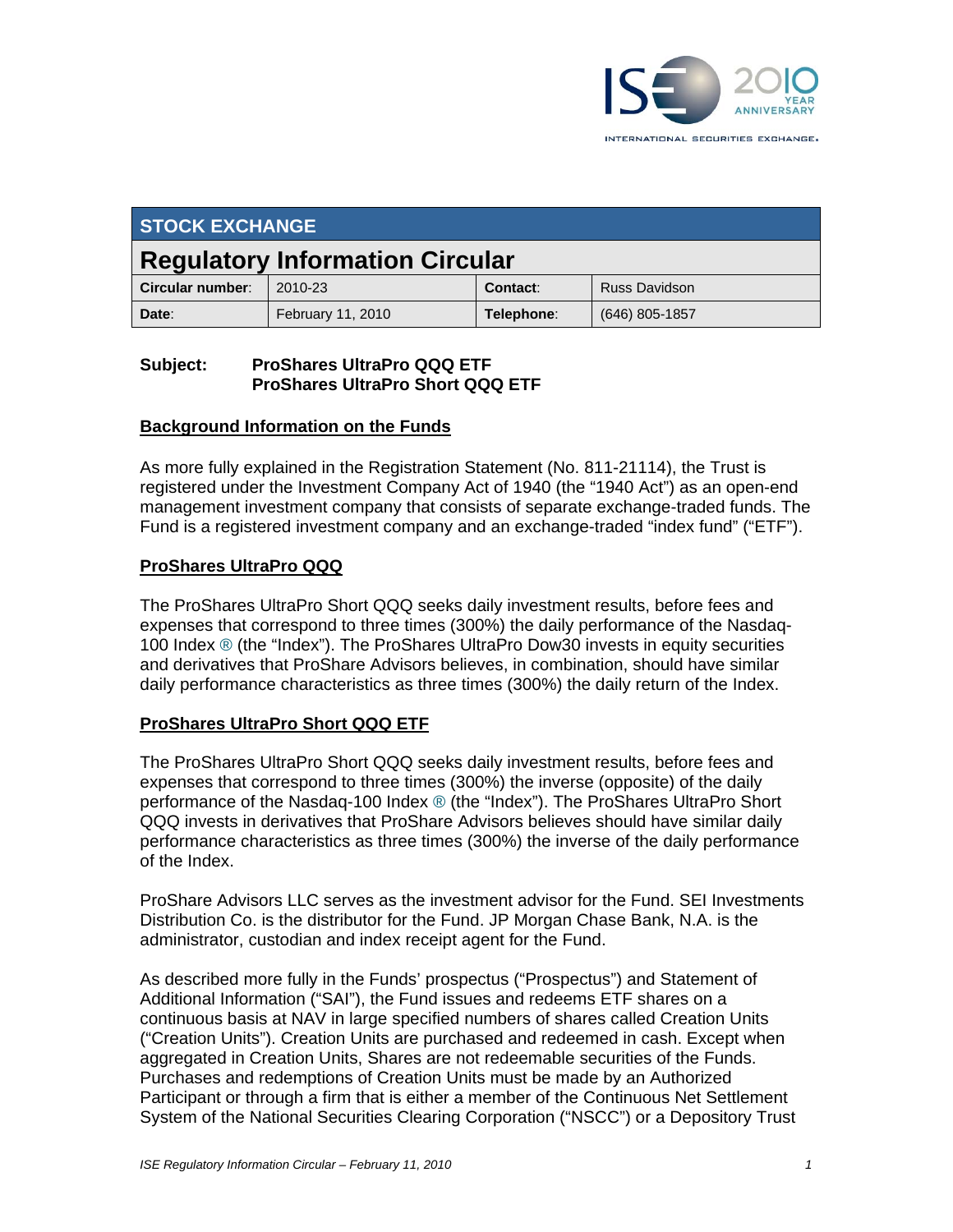

Company participant, and in each case, must have executed an agreement with the Distributor with respect to creations and redemptions of Creation Unit aggregations.

The Funds intend to declare and distribute to its shareholders at least annually virtually all of the net income (interest and dividends, less expenses), if any, as well as net capital gains, if any, realized from the sale of its holdings. Subject to board approval, some or all of any net capital gains distribution may be declared payable in either additional Shares of the respective Funds or in cash. If such a distribution is declared payable in that fashion, holders of Shares will receive additional Shares of the respective Funds unless they elect to receive cash. Dividends may be declared and paid more frequently.

The Depository Trust Company ("DTC") will serve as securities depository for the Shares, which may be held only in book-entry form; stock certificates will not be issued. DTC, or its nominee, is the record or registered owner of all outstanding Shares.

The NAV per Share of the Fund will be determined as of the close of trading (normally, 4:00 p.m. Eastern Time ("ET")) on each day that the Exchange is open for business (a "Business Day"). NAV will be available from the Distributor and is also available to National Securities Clearing Corporation ("NSCC") participants through data made available from NSCC.

The Trust's registration statement describes the various fees and expenses for the Funds' Shares. For a more complete description of the Fund and the underlying index, visit www.proshares.com.

#### **Principal Risks**

Interested persons are referred to the Prospectus for a description of risks associated with an investment in the Shares. These risks include leverage risk, correlation risk, compounding risk, and stock market risk. In addition, as noted in the Prospectus, the Shares may trade at market prices that may differ from their NAV. The NAV of the Shares will fluctuate with changes in the market value of the Fund's holdings. The market prices of the Shares will fluctuate in accordance with changes in NAV as well as the supply and demand for the Shares.

These Funds seek a 300% or -300% return, respectively, of an index **for a single day**. Due to the compounding of daily returns, returns over periods other than one day will likely differ in amount and possibly direction from the target return for the same period. Investors should monitor their holdings consistent with their strategies, as frequently as daily. The Funds' prospectus describing correlation, leverage and other risks is available at www.proshares.com.

#### **Exchange Rules Applicable to Trading in the Shares**

The Shares are considered equity securities, thus rendering trading in the Shares subject to the Exchange's existing rules governing the trading of equity securities.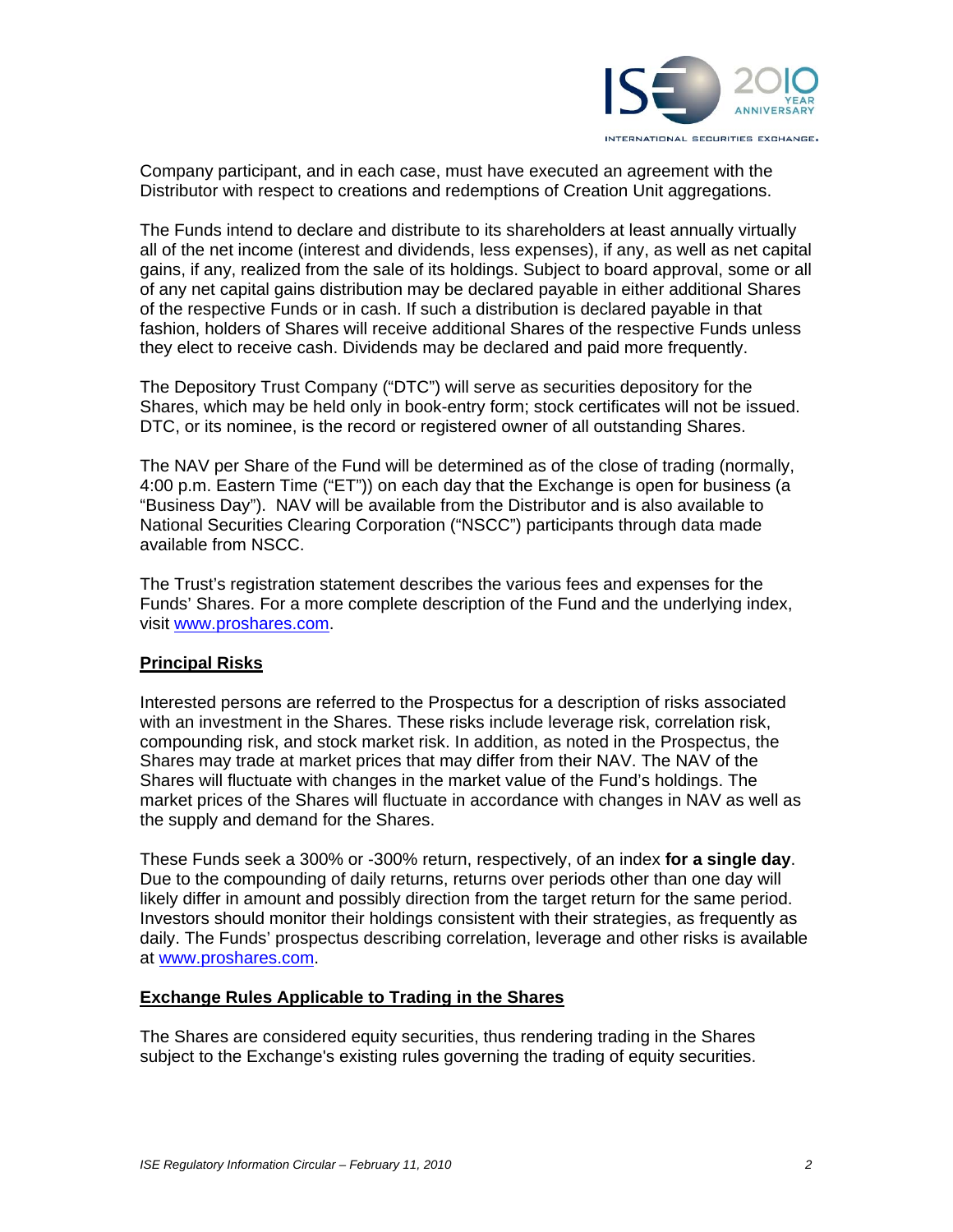

# **Trading Hours**

Trading in the Shares on ISE is on a UTP basis and is subject to ISE equity trading rules. The Shares will trade from 8:00 a.m. until 8:00 p.m. Eastern Time. Equity Electronic Access Members ("Equity EAMs") trading the Shares during the Extended Market Sessions are exposed to the risk of the lack of the calculation or dissemination of underlying index value or intraday indicative value ("IIV"). For certain derivative securities products, an updated underlying index value or IIV may not be calculated or publicly disseminated in the Extended Market hours. Since the underlying index value and IIV are not calculated or widely disseminated during Extended Market hours, an investor who is unable to calculate implied values for certain derivative securities products during Extended Market hours may be at a disadvantage to market professionals.

#### **Trading Halts**

ISE will halt trading in the Shares in accordance with ISE Rule 2101(a)(2)(iii). The grounds for a halt under this Rule include a halt by the primary market because it stops trading the Shares and/or a halt because dissemination of the IIV or applicable currency spot price has ceased, or a halt for other regulatory reasons. In addition, ISE will stop trading the Shares if the primary market de-lists the Shares.

#### **Suitability**

Trading in the Shares on ISE will be subject to the provisions of ISE Rule 2123(l). Members recommending transactions in the Shares to customers should make a determination that the recommendation is suitable for the customer. In addition, members must possess sufficient information to satisfy the "know your customer" obligation that is embedded in ISE Rule 2123(l).

Equity EAMs also should review FINRA Notice to Members 03-71 for guidance on trading these products. The Notice reminds members of their obligations to: (1) conduct adequate due diligence to understand the features of the product; (2) perform a reasonable-basis suitability analysis; (3) perform customer-specific suitability analysis in connection with any recommended transactions; (4) provide a balanced disclosure of both the risks and rewards associated with the particular product, especially when selling to retail investors; (5) implement appropriate internal controls; and (6) train registered persons regarding the features, risk and suitability of these products.

#### **Delivery of a Prospectus**

Pursuant to federal securities laws, investors purchasing Shares must receive a prospectus prior to or concurrently with the confirmation of a transaction. Investors purchasing Shares directly from the Fund (by delivery of the Deposit Amount) must also receive a prospectus.

Prospectuses may be obtained through the Distributor or on the Fund's website. The Prospectus does not contain all of the information set forth in the registration statement (including the exhibits to the registration statement), parts of which have been omitted in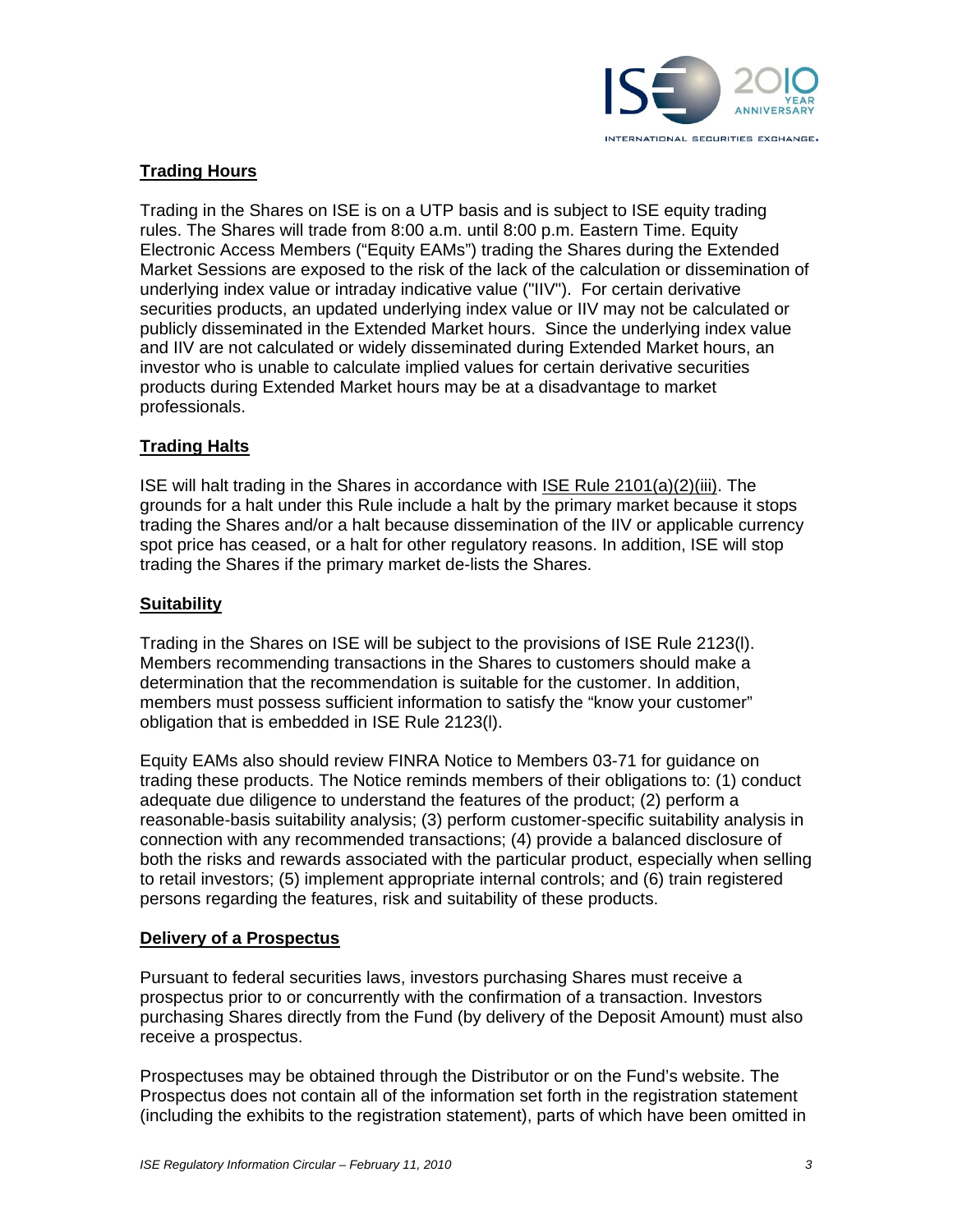

accordance with the rules and regulations of the SEC. For further information about the Fund, please refer to the Trust's registration statement.

#### **Exemptive, Interpretive and No-Action Relief Under Federal Securities Regulations**

The Commission has issued a letter dated January 24, 2007 (the "No-Action Letter") granting exemptive, interpretive, and no-action relief from certain provisions of and rules under the Securities Exchange Act of 1934 for the Pro Shares Trust.

## **Regulation M Exemptions**

Generally, Rules 101 and 102 of Regulation M prohibit any "distribution participant" and its "affiliated purchasers" from bidding for, purchasing, or attempting to induce any person to bid for or purchase any security which is the subject of a distribution until after the applicable restricted period, except as specifically permitted in Regulation M. The provisions of the Rules apply to underwriters, prospective underwriters, brokers, dealers, and other persons who have agreed to participate or are participating in a distribution of securities.

The Commission issued a No-Action Letter by which persons participating in a distribution of shares of a fund may engage in secondary market transactions in such shares during their participation in such a distribution, despite the requirements of from Rule 101 under Regulation M. In addition, the SEC has permitted persons who may be deemed to be participating in the distribution of shares of a fund (i) to purchase securities for the purpose of purchasing creation unit aggregations of fund shares and (ii) to tender securities for redemption in Creation Unit Aggregations. Further, the Commission has clarified that the tender of fund shares to the Fund for redemption does not constitute a bid for or purchase of any of the Funds' securities during the restricted period of Rule 101. The Commission has issued a No-Action Letter to paragraph (e) of Rule 102 under Regulation M which allow the redemption of fund shares in creation unit aggregations during the continuous offering of shares.

# **Customer Confirmations for Creation or Redemption of Fund Shares (SEC Rule 10b-10)**

Broker–dealers who handle purchases or redemptions of Fund shares in Creation Units for customers will be permitted to provide such customers with a statement of the number of Creation Unit Aggregations created or redeemed without providing a statement of the identity, number and price of shares of the individual securities tendered to the Fund for purposes of purchasing creation unit aggregations ("Deposit Securities") or the identity, number and price of shares to be delivered by the Trust to the redeeming holder ("Redemption Securities"). The composition of the securities required to be tendered to the Fund for creation purposes and of the securities to be delivered on redemption will be disseminated each business day and will be applicable to requests for creations or redemption, as the case may be, on that day. This exemptive relief under Rule 10b-10 with respect to creations and redemptions is subject to the following conditions:

1) Confirmations to customers engaging in creations or redemptions must state that all information required by Rule 10b-10 will be provided upon request;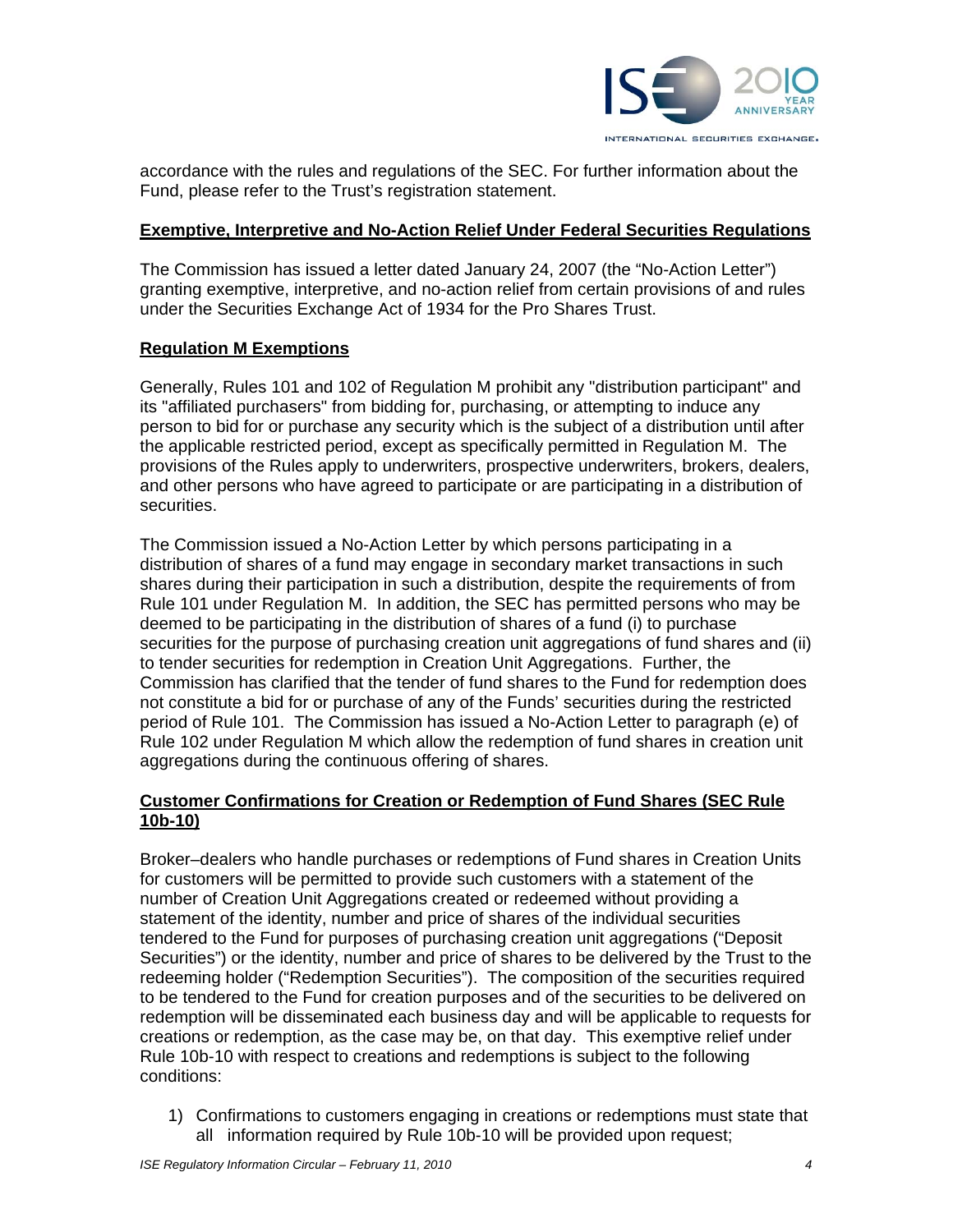

- 2) Any such request by a customer for information required by Rule 10b-10 will be filed in a timely manner, in accordance with Rule 10b-10(c);
- 3) Except for the identity, number and price of shares of the component securities of the Deposit Securities and Redemption Securities, as described above, confirmations to customers must disclose all other information required by Rule 10b-10(a).

## **SEC Rule 14e-5**

The Commission has permitted any person acting as a dealer-manager of a tender offer for a component security of fund (1) to redeem fund shares in creation unit aggregations from the issuer that may include a security subject to such tender offer and (2) to purchase fund shares during such tender offer. In addition, a No-Action has been issued under Rule 14e-5 states that if a broker-dealer acting as a dealer-manager of a tender offer for a security of the Fund purchases or arranges to purchase such securities in the secondary market for the purpose of tendering such securities to purchase one or more creation unit aggregations of shares, it must be made in conformance with the following:

- i. such bids or purchases are effected in the ordinary course of business, in connection with a basket of 20 or more securities in which any security that is the subject of a distribution, or any reference security, does not comprise more than 5% of the value of the basket purchased; or
- ii. purchases are effected as adjustments to such basket in the ordinary course of business as a result of a change in the composition of the underlying index; and
- iii. such bids or purchases are not affected for the purpose of facilitating such tender offer.

#### **Section 11(d)(1); SEC Rules 11d1-1 and 11d1-2**

Section 11(d)(1) of the Act generally prohibits a person who is both a broker and a dealer from effecting any transaction in which the broker-dealer extends credit to a customer on any security which was part of a new issue in the distribution of which he participated as a member of a selling syndicate or group within thirty days prior to such transaction. The Commission has clarified that Section 11(d)(1) does not apply to broker-dealers that are not authorized participants (and, therefore, do not create creation unit aggregations) that engage in both proprietary and customer transactions in shares of a fund in the secondary market, and for broker-dealer authorized participants that engage in creations of creation unit aggregations. This relief is subject to specific conditions, including the condition that such broker-dealer (whether or not an authorized participant) does not, directly or indirectly, receive from the fund complex any payment, compensation or other economic incentive to promote or sell the shares of a fund to persons outside the fund complex, other than non-cash compensation permitted under NASD Rule 2830 (I)(5)(A), (B) or (C). See letter dated November 22, 2005 from Brian A Bussey, Assistant Chief Counsel, SEC Division of Market Regulation, to Barclays Global Investors, N.A., dated November 22, 2005. The Commission has issued a No-Action Letter under Section 11(d)(1) of the Act states that broker-dealers may treat shares of a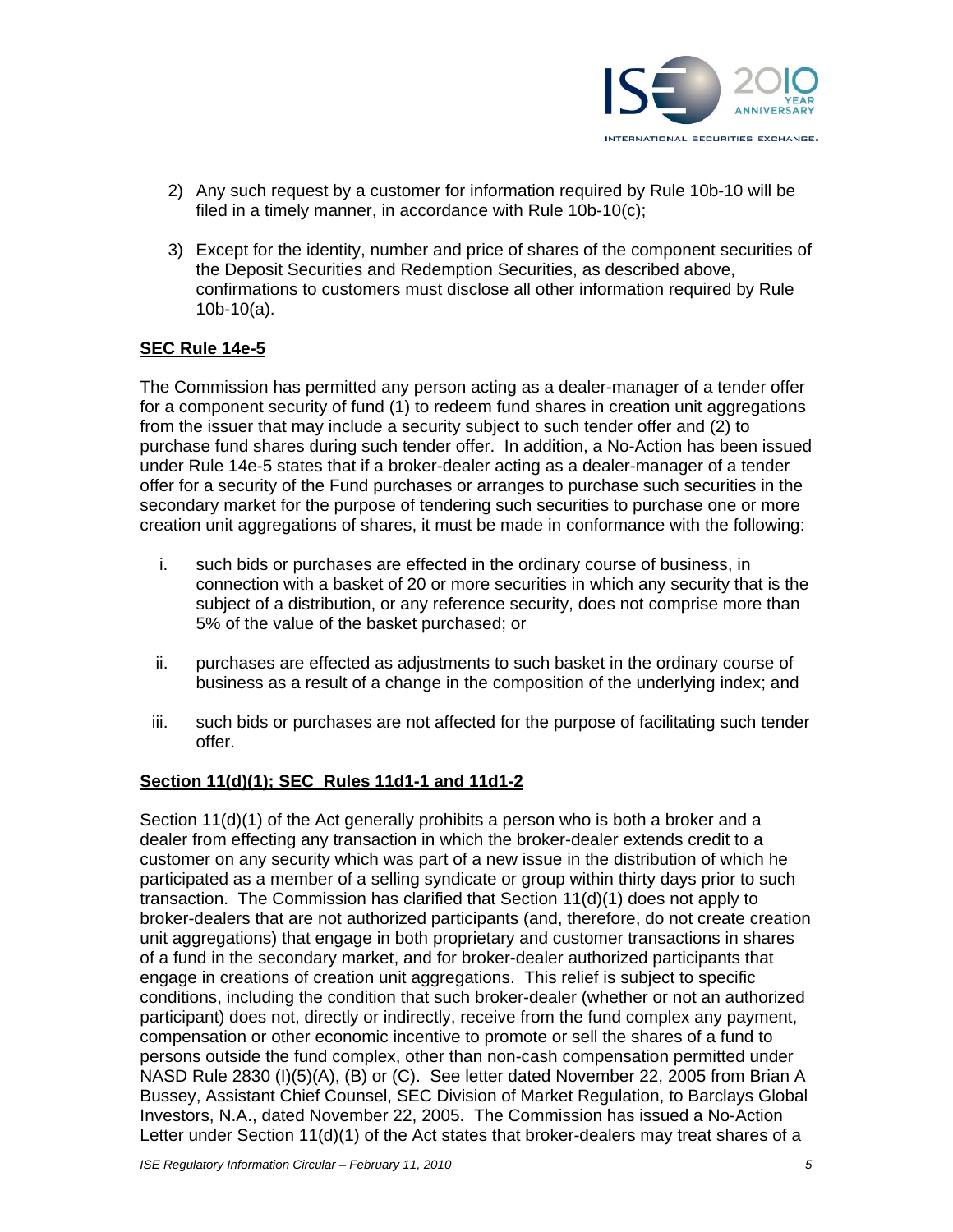

fund, for purposes of Rule 11d1-2, as "securities issued by a registered open-end investment company as defined in the Investment Company Act" and thereby extend credit or maintain or arrange for the extension or maintenance of credit on shares that have been owned by the persons to whom credit is provided for more than 30 days, in reliance on the exemption contained in the rule.

#### **SEC Rule 15c1-5 and 15c1-6**

The Commission has issued a No-Action letter with respect to Rule 15c1-5 and Rule 15c1-6 as to the required disclosure of control by a broker or dealer with respect to creations and redemptions of fund shares and secondary market transactions therein.

**This Regulatory Information Circular is not a statutory Prospectus. Equity EAMs should consult the Trust's Registration Statement, SAI, Prospectus and the Fund's website for relevant information.**